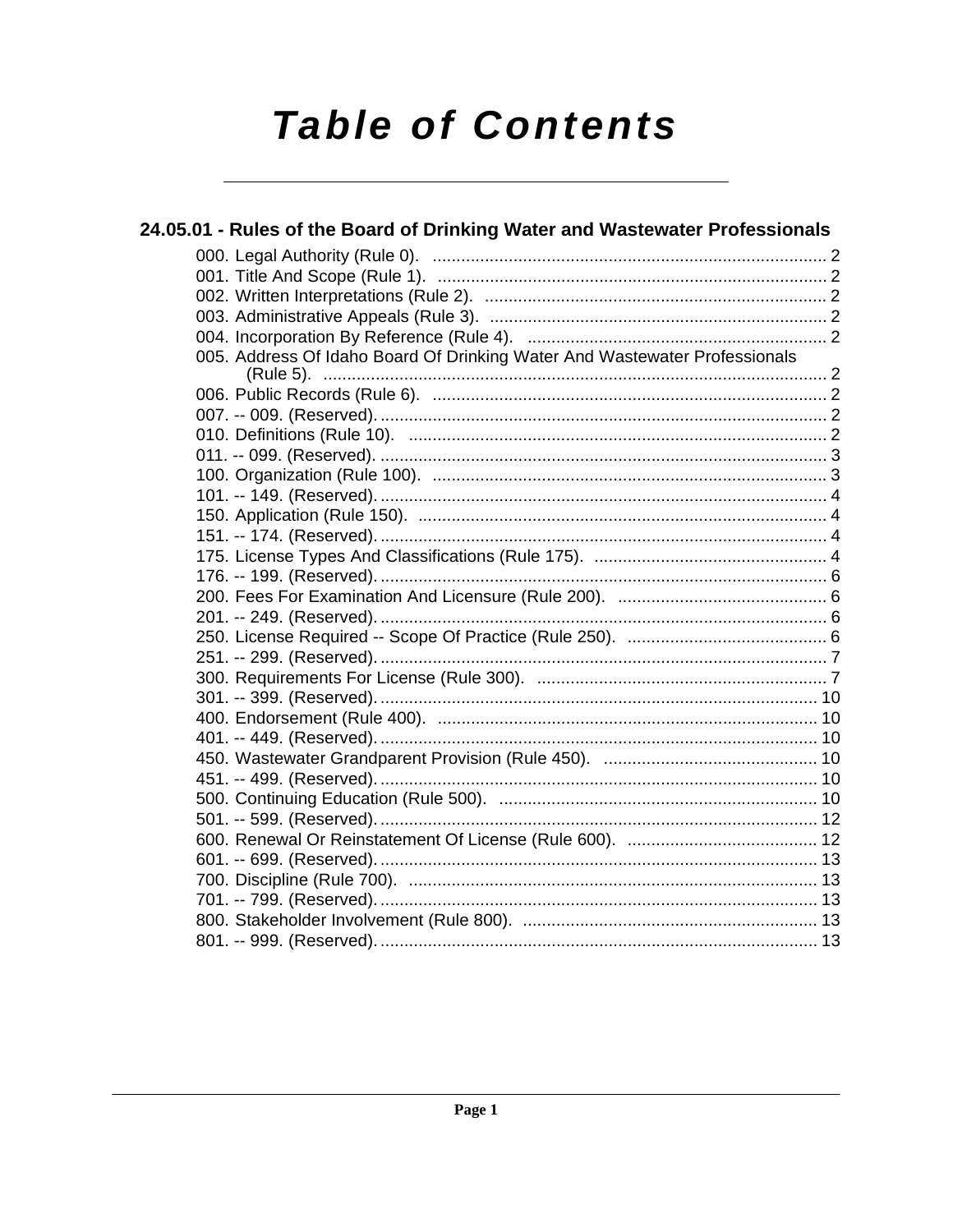#### **IDAPA 24 TITLE 05 CHAPTER 01**

### <span id="page-1-0"></span>**24.05.01 - RULES OF THE BOARD OF DRINKING WATER AND WASTEWATER PROFESSIONALS**

#### <span id="page-1-1"></span>**000. LEGAL AUTHORITY (RULE 0).**

These rules are hereby prescribed and established pursuant to the authority vested in the Board of Drinking Water and Wastewater Professionals by the provisions of Section 54-2406, Idaho Code. (3-24-05)

#### <span id="page-1-2"></span>**001. TITLE AND SCOPE (RULE 1).**

These rules shall be cited as IDAPA 24.05.01, "Rules of the Board of Drinking Water and Wastewater Professionals."  $(3-24-05)$ 

#### <span id="page-1-3"></span>**002. WRITTEN INTERPRETATIONS (RULE 2).**

The board may have written statements that pertain to the interpretation of the rules of this chapter. Such interpretations, if any, are available for public inspection and copying at cost in the main office of the Bureau of Occupational Licenses. (3-24-05)

#### <span id="page-1-4"></span>**003. ADMINISTRATIVE APPEALS (RULE 3).**

Administrative appeals shall be governed by the Administrative Procedure Act, Title 67, Chapter 52, Idaho Code. (3-24-05)

#### <span id="page-1-5"></span>**004. INCORPORATION BY REFERENCE (RULE 4).**

These rules do not incorporate by reference any document other than those sections of Idaho Code so referenced. (3-24-05)

#### <span id="page-1-6"></span>**005. ADDRESS OF IDAHO BOARD OF DRINKING WATER AND WASTEWATER PROFESSIONALS (RULE 5).**

[The office of the Board of Drinking Water and Wastewater Professionals is located within the Bureau of Occupational](mailto:wwp@ibol.idaho.gov)  Licenses, Owyhee Plaza, 1109 Main Street, Suite 220, Boise, Idaho 83702-5642. The phone number of the Board is (208) 334-3233. The Board's FAX number is (208) 334-3945. The Board's e-mail address is wwp@ibol.idaho.gov. [The Board's official web site can be found at h](mailto:wwp@ibol.idaho.gov)[ttp://www.ibol.idaho.gov. \(3-29-10\)](http://www.ibol.idaho.gov)

#### <span id="page-1-7"></span>**006. PUBLIC RECORDS (RULE 6).**

The records associated with the Idaho Board of Drinking Water and Wastewater Professionals are subject to the provisions of the Idaho Public Records Act, Title 9, Chapter 3, Idaho Code. (3-24-05)

#### <span id="page-1-8"></span>**007. -- 009. (RESERVED).**

#### <span id="page-1-9"></span>**010. DEFINITIONS (RULE 10).**

<span id="page-1-13"></span><span id="page-1-10"></span>

| 01. | <b>Board.</b> The Idaho Board of Drinking Water and Wastewater Professionals. | $(3-24-05)$ |
|-----|-------------------------------------------------------------------------------|-------------|
|     |                                                                               |             |

<span id="page-1-12"></span><span id="page-1-11"></span>**02. Bureau**. The Idaho Bureau of Occupational Licenses. (3-24-05)

**03. Class I Restricted License**. Class I restricted license means a water or wastewater license associated with a specific class I system. A restricted license is available for water distribution or treatment or for wastewater collection or treatment. A restricted license is not transferable and does not qualify for endorsement.

(3-29-10)

<span id="page-1-15"></span><span id="page-1-14"></span>**04. DEQ**. The Idaho Department of Environmental Quality. (3-24-05)

**05. Direct Supervision**. Supervision in a way that will ensure the proper operation and maintenance of the public drinking water or public wastewater system. Supervision shall include, but not be limited to, providing written, hands-on, or oral instruction as well as verification that the instructions are being completed. The supervisor has an active on-site and on-call presence at the specific facility. (2-26-08)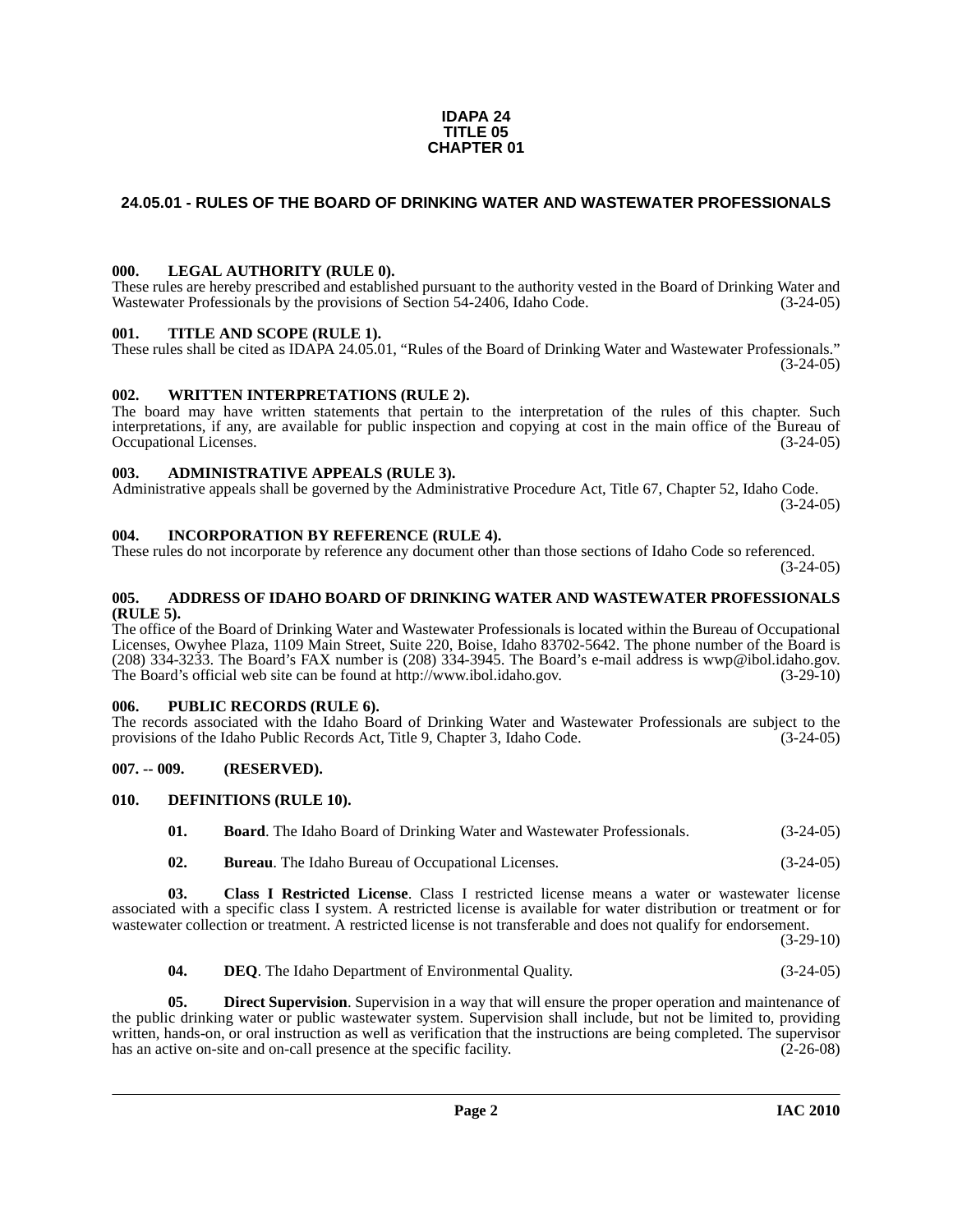**06. Endorsement**. Endorsement (often referred to as "reciprocity") is that process by which a person in another jurisdiction may apply for a license in Idaho. (3-24-05) licensed in another jurisdiction may apply for a license in Idaho.

<span id="page-2-5"></span><span id="page-2-4"></span><span id="page-2-3"></span><span id="page-2-2"></span>**07. EPA**. The United States Environmental Protection Agency. (3-24-05)

**08. Experience**. One (1) year of experience is equivalent to one thousand six hundred hours (1,600) (2-26-08) worked. (2-26-08)

**09. Operating Personnel**. Operating personnel means any person who is employed, retained, or appointed to conduct the tasks associated with the day-to-day operation and maintenance of a public drinking water system or a public wastewater system. Operating personnel shall include every person making system control or system integrity decisions about water quantity or water quality that may affect public health. (3-24-05)

<span id="page-2-7"></span>**10. Person**. A human being, municipality, or other governmental or political subdivision or other public agency, or public or private corporation, any partnership, firm, association, or other organization, any receiver, trustee, assignee, agent or other legal representative of the foregoing or other legal entity. (3-24-05)

<span id="page-2-8"></span>**11. Public Drinking Water System or Public Water System**. Public drinking water system or public water system means a system for the provision to the public of water for human consumption through pipes or other constructed conveyances, if such system has at least fifteen (15) service connections or regularly serves an average of at least twenty-five (25) individuals daily at least sixty (60) days of the year. Such term includes any collection, treatment, storage, and distribution facilities under control of the operator of such system, and used primarily in connection with such system, and any collection or pretreatment storage facilities not under such control which are used primarily in connection with such system. Every community and nontransient noncommunity water system, and each transient water system using a surface water source or ground water source directly influenced by surface water, shall be operated by a certified drinking water operator. (3-24-05) shall be operated by a certified drinking water operator.

<span id="page-2-9"></span>**12. Public Wastewater System or Wastewater System**. Public wastewater system or wastewater system means those systems, including collection systems and treatment systems, that are owned by a city, county, state or federal unit of government, a nonprofit corporation, district, association, political subdivision or other public entity, or that generate or collect two thousand five hundred (2,500) or more gallons a day; or that have been constructed in whole or in part with public funds. This does not include any wastewater treatment system operated and maintained exclusively by a single family residence or any wastewater system consisting solely of a gravity flow, nonmechanical septic tank and subsurface treatment and distribution system, or industrial wastewater systems under private ownership. (3-24-05)

<span id="page-2-6"></span>**13.** State. The State of Idaho. (3-24-05)

### <span id="page-2-0"></span>**011. -- 099. (RESERVED).**

#### <span id="page-2-1"></span>**100. ORGANIZATION (RULE 100).**

**01. Meetings**. The Board shall meet at least two (2) times annually at such times and places as ed by the Board or the Chairman of the Board. (3-24-05) designated by the Board or the Chairman of the Board.

**a.** All meetings shall be held in accordance with the Idaho Open Meeting Law, Chapters 2340 – 2347, Title 67, Idaho Code. (3-24-05)

**b.** Special meetings may be called by the Chairman, upon written request of any three (3) members, nembers shall be notified in writing. and all members shall be notified in writing.

**c.** A minimum of four Board members shall constitute a quorum and shall be required to be present in order to hold a meeting of the Board. A majority vote of the Board members present at a meeting shall be considered the action of the Board as a whole. The Chairman may vote only in the event of a tie vote. (3-24-05)

**Organization of the Board**. At the first meeting of each fiscal year, the Board shall elect from its members a Chairman, who shall assume the duty of the office immediately upon such selection. (3-24-05)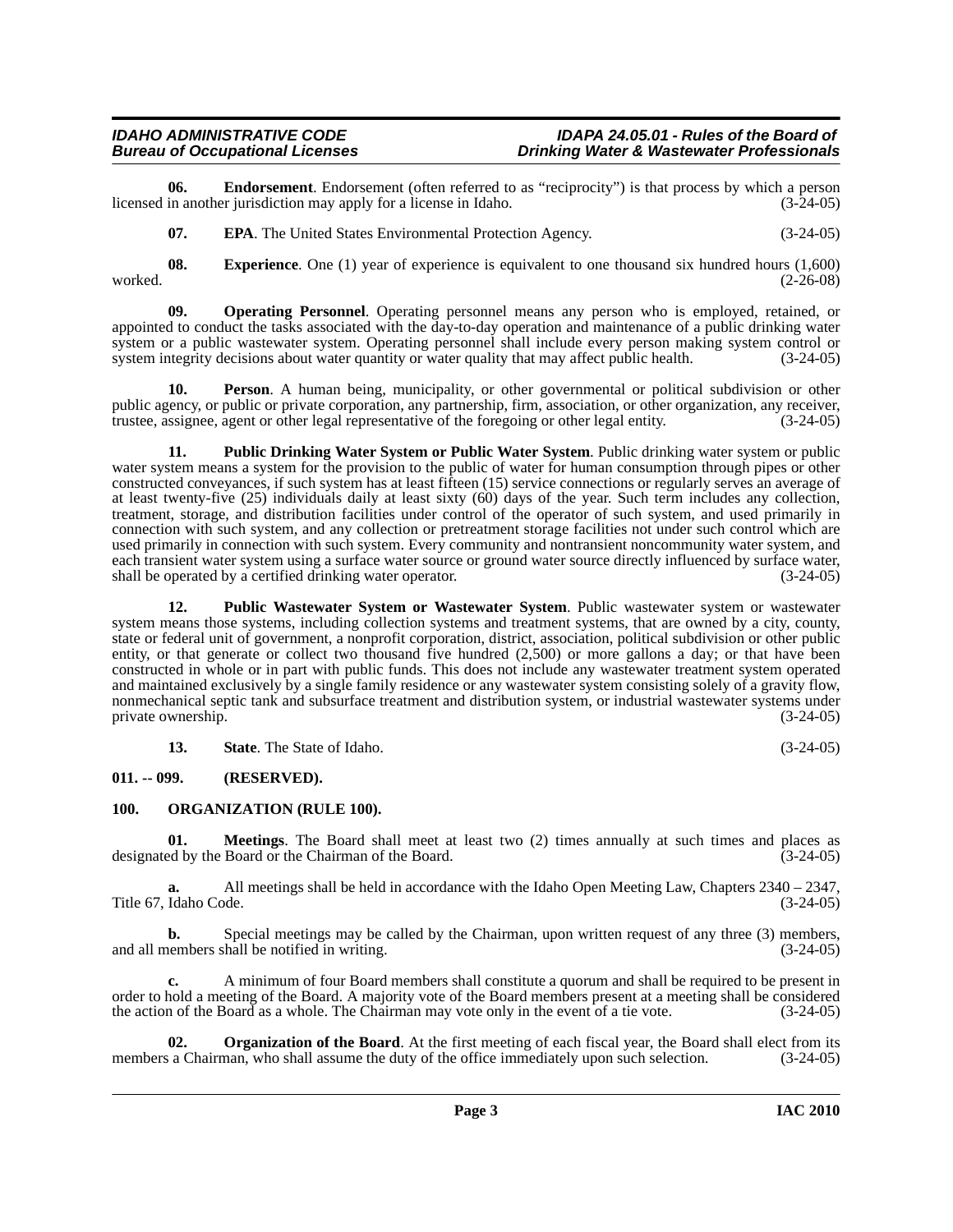**a.** The Chairman shall when present, preside at all meetings, appoint with the consent of the Board, all committees, and shall otherwise perform all duties pertaining to the office of Chairman. The Chairman shall be an exofficio member of all committees. (3-24-05)

**b.** The Chief of the Bureau shall act as an agent of the Board and shall be the official keeper of all records of the Board. The Bureau shall provide such services as may be authorized by Chapter 26, Title 67, Idaho Code, and as defined under contract between the Bureau and the Board. (3-24-05)

#### <span id="page-3-0"></span>**101. -- 149. (RESERVED).**

#### <span id="page-3-4"></span><span id="page-3-1"></span>**150. APPLICATION (RULE 150).**

Each applicant for licensure shall submit a complete application together with the required fees. The applicant must provide or facilitate the provision of any supplemental third party documents that may be required. The Board shall not review an application until all required information is furnished and the required fees paid. (3-24-05)

**01. Licensure by Examination**. An application shall be made on the uniform application form adopted by the Board and furnished to the applicant by the Bureau. All applications shall include: (3-24-05)

<span id="page-3-10"></span><span id="page-3-9"></span>**a.** Documentation of having met the appropriate educational requirement; (3-24-05)

**b.** Documentation of all actual applicable experience giving kind and type of work done, together with dates of employment, and verification by affidavit of the most current applicable experience, signed by the person under whose supervision the work was performed. (3-24-05)

**02. Licensure by Endorsement**. An application shall be made on the uniform application form adopted by the Board and furnished to the applicant by the Bureau. All applications shall include: (3-24-05)

**a.** Official documentation of licensure sent to the Bureau directly from each regulatory authority from which the applicant has obtained licensure. Such documentation shall note name, address, current status, date originally issued, expiration date, and any disciplinary action imposed; (3-24-05) originally issued, expiration date, and any disciplinary action imposed;

**b.** A copy of the current regulations governing licensure in each jurisdiction from which the applicant obtained licensure. (3-24-05)

<span id="page-3-5"></span>**03. Application Deadline**. Completed applications must be received at least thirty (30) days prior to scheduled board meeting in order to be reviewed by the Board. (3-24-05) the next scheduled board meeting in order to be reviewed by the Board.

<span id="page-3-6"></span>**04. Application Required**. Applicants seeking licensure in any type or classification of licensure shall submit a separate application for each type and classification of licensure being sought. Applicants holding a current type and classification of license and who are seeking a classification upgrade within the same license type and category shall not be required to submit an original license fee with their application. (3-24-05)

**05. Lack of Activity**. Applications on file with the Board where an applicant has failed to respond to a Board request or where the applications have lacked activity for twelve (12) consecutive months shall be deemed denied and shall be terminated upon thirty (30) days written notice unless good cause is established to the Board.

(5-8-09)

#### <span id="page-3-2"></span>**151. -- 174. (RESERVED).**

#### <span id="page-3-8"></span><span id="page-3-3"></span>**175. LICENSE TYPES AND CLASSIFICATIONS (RULE 175).**

The Board shall issue each of the following licenses under the provisions of Chapter 24, Title 54, Idaho Code. (3-24-05)

<span id="page-3-7"></span>

| 01. | <b>Drinking Water Distribution Operator.</b> | $(3-24-05)$ |
|-----|----------------------------------------------|-------------|
| а.  | Class Operator-In-Training.                  | $(3-24-05)$ |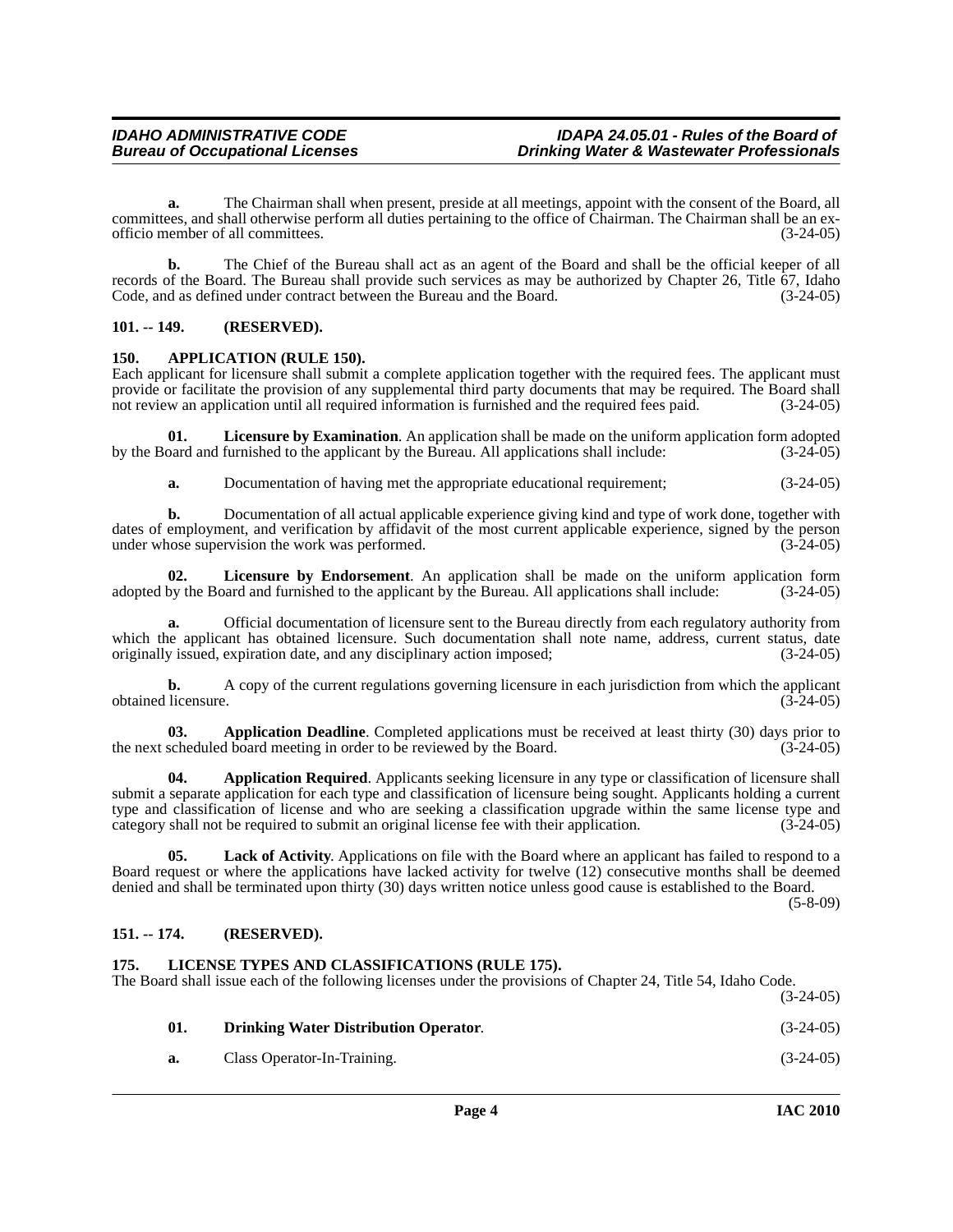<span id="page-4-2"></span><span id="page-4-1"></span><span id="page-4-0"></span>

| b.             | Class Very Small Water System.            | $(3-24-05)$ |
|----------------|-------------------------------------------|-------------|
| c.             | Class I Restricted.                       | $(3-29-10)$ |
| d.             | Class I.                                  | $(3-24-05)$ |
| е.             | Class II.                                 | $(3-24-05)$ |
| f.             | Class III.                                | $(3-24-05)$ |
| g.             | Class IV.                                 | $(3-24-05)$ |
| 02.            | <b>Drinking Water Treatment Operator.</b> | $(3-24-05)$ |
| a.             | Class Operator-In-Training.               | $(3-24-05)$ |
| $\mathbf{b}$ . | Class I Restricted.                       | $(3-29-10)$ |
| c.             | Class I.                                  | $(3-24-05)$ |
| d.             | Class II.                                 | $(3-24-05)$ |
| e.             | Class III.                                | $(3-24-05)$ |
| f.             | Class IV.                                 | $(3-24-05)$ |
| 03.            | <b>Wastewater Treatment Operator.</b>     | $(3-24-05)$ |
| a.             | Class Operator-In-Training.               | $(3-24-05)$ |
| $\mathbf{b}$ . | Class Very Small Wastewater System.       | $(3-29-10)$ |
| c.             | Lagoon.                                   | $(3-24-05)$ |
| d.             | Class I Restricted.                       |             |
| e.             |                                           | $(3-29-10)$ |
|                | Class I.                                  | $(3-24-05)$ |
| f.             | Class II.                                 | $(3-24-05)$ |
| g.             | Class III.                                | $(3-24-05)$ |
| h.             | Class IV.                                 | $(3-24-05)$ |
| i.             | Land Application.                         | $(3-24-05)$ |
| 04.            | <b>Wastewater Collection Operator.</b>    | $(3-24-05)$ |
| a.             | Class Operator-In-Training.               | $(3-24-05)$ |
| b.             | Class Very Small Wastewater System.       | $(3-29-10)$ |
| c.             | Class I Restricted.                       | $(3-29-10)$ |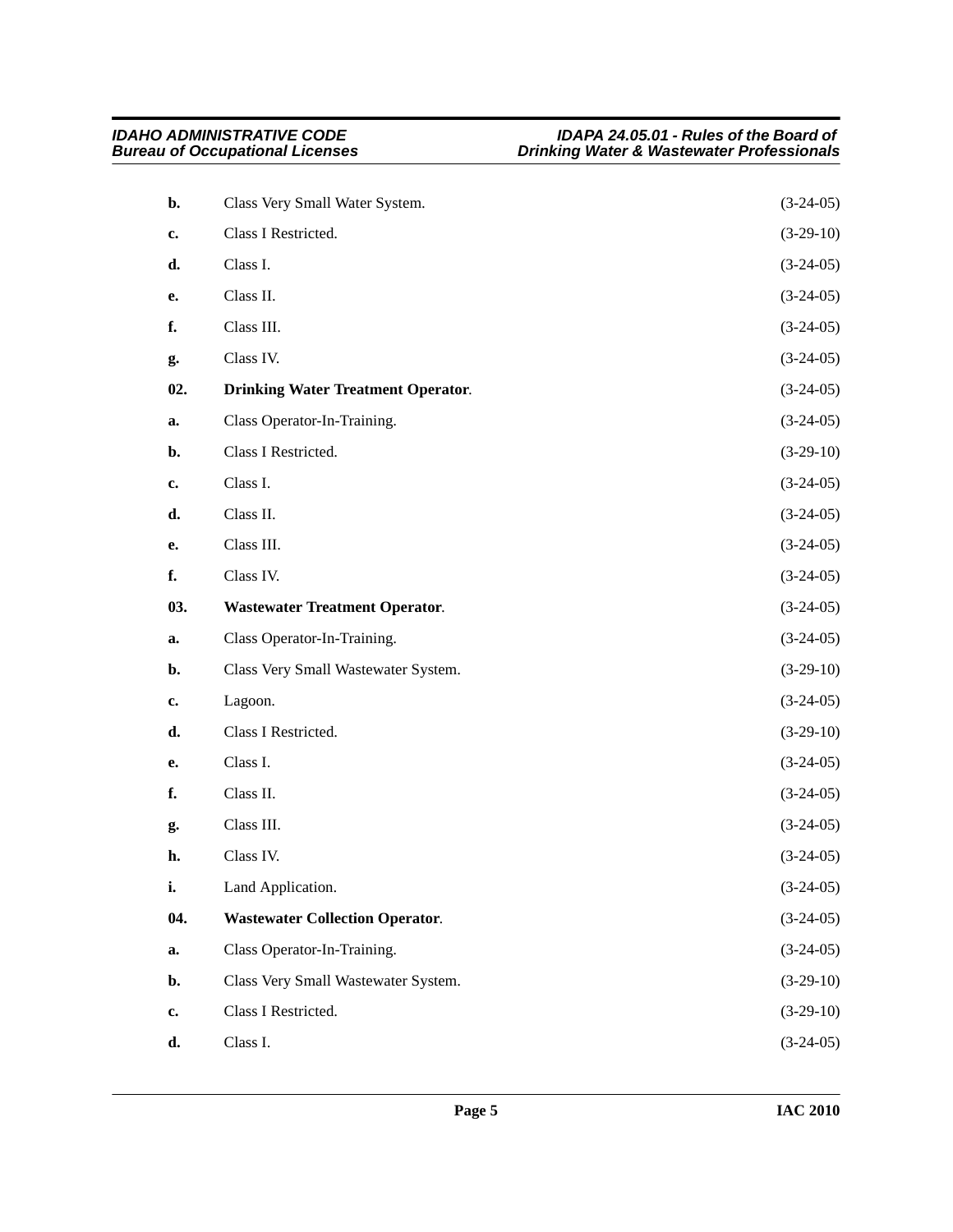<span id="page-5-8"></span>

|               | e.  | Class II.                                                                                                                                                        | $(3-24-05)$ |
|---------------|-----|------------------------------------------------------------------------------------------------------------------------------------------------------------------|-------------|
|               | f.  | Class III.                                                                                                                                                       | $(3-24-05)$ |
|               | g.  | Class IV.                                                                                                                                                        | $(3-24-05)$ |
|               | 05. | <b>Wastewater Laboratory Analyst.</b>                                                                                                                            | $(3-24-05)$ |
|               | a.  | Class I.                                                                                                                                                         | $(3-24-05)$ |
|               | b.  | Class II.                                                                                                                                                        | $(3-24-05)$ |
|               | c.  | Class III.                                                                                                                                                       | $(3-24-05)$ |
|               | d.  | Class IV.                                                                                                                                                        | $(3-24-05)$ |
|               | 06. | <b>Backflow Assembly Tester.</b>                                                                                                                                 | $(3-24-05)$ |
| $176. - 199.$ |     | (RESERVED).                                                                                                                                                      |             |
| 200.          |     | FEES FOR EXAMINATION AND LICENSURE (RULE 200).<br>The fees for each license type and classification shall be as follows:                                         | $(3-24-05)$ |
|               | 01. | Application Fee. Application fee -- twenty-five dollars (\$25).                                                                                                  | $(3-24-05)$ |
|               | 02. | Examination Fee. The examination fees shall be those fees charged by the Association of Boards<br>of Certification (ABC) or other approved examination provider. | $(3-24-05)$ |
|               | 03. | <b>Endorsement Fee.</b> Endorsement fee -- thirty-five dollars (\$35).                                                                                           | $(3-29-10)$ |
|               |     | $\mathbf{a}$ , and $\mathbf{a}$ , and $\mathbf{a}$ , and $\mathbf{a}$ , and $\mathbf{a}$ , and $\mathbf{a}$ , and $\mathbf{a}$                                   |             |

- <span id="page-5-6"></span><span id="page-5-4"></span><span id="page-5-1"></span><span id="page-5-0"></span>**04.** Original License Fee. Original license fee -- thirty-five dollars (\$35). (3-29-10)
- **05. Annual Renewal Fee**. Annual renewal fee -- thirty-five dollars (\$35). (3-29-10)
- **06.** Reinstatement Fees. Reinstatement fee -- twenty-five dollars (\$25). (3-24-05)

**07. Refund of Fees**. No refund of fees shall be made to any person who has paid such fees for application, examination, reexamination, or reinstatement of a license. (3-24-05)

### <span id="page-5-2"></span>**201. -- 249. (RESERVED).**

#### <span id="page-5-7"></span><span id="page-5-3"></span>**250. LICENSE REQUIRED -- SCOPE OF PRACTICE (RULE 250).**

All water and wastewater operating personnel, including those in responsible charge and those in substitute responsible charge, of public water systems and public wastewater systems, and all backflow assembly testers or inspectors, shall be licensed under the provisions of these rules and Chapter 24, Title 54, Idaho Code. (3-24-05)

<span id="page-5-5"></span>**01. Drinking Water Operator Scope**. Operating personnel shall only act in accordance with the nature and extent of their license. Those in responsible charge or substitute responsible charge of a public water system must hold a valid license equal to or greater than the classification of the public water system where the responsible charge or substitute responsible charge operator is in responsible charge. The types of water systems are distribution and treatment. (3-24-05)

<span id="page-5-9"></span>**02. Wastewater Operator Scope**. Operating personnel shall only act in accordance with the nature and extent of their license. Those in responsible charge or substitute responsible charge of a public wastewater system shall hold a valid license equal to or greater than the classification of the public wastewater system where the responsible charge or substitute responsible charge operator is in responsible charge. The types of wastewater systems are collection, laboratory analyst, and treatment. Responsible charge duties shall not be included in the scope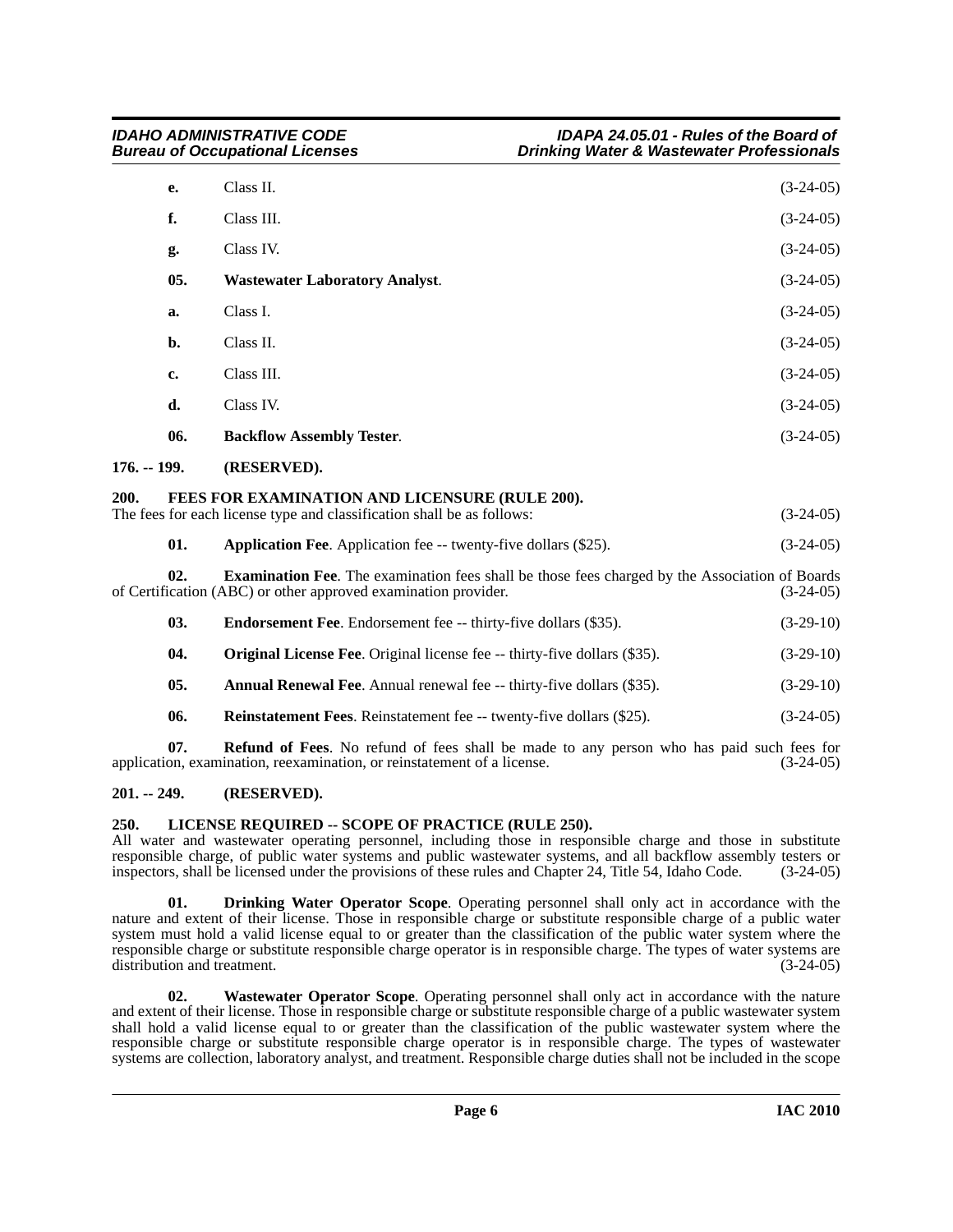of the laboratory analyst category. (3-24-05)

<span id="page-6-2"></span>**03. Backflow Assembly Tester**. Individuals licensed as backflow assembly testers may inspect and flow prevention assemblies as defined in Title 54. Chapter 24. Idaho Code. (3-24-05) test backflow prevention assemblies as defined in Title 54, Chapter 24, Idaho Code.

<span id="page-6-5"></span>**04. Operator-in-Training**. Operators-in-training shall practice only under the direct supervision of a licensed operator of a type, category, and classification higher than operator-in-training. No operator-in-training shall accept or perform the designated responsible charge duties at any system. (3-24-05)

#### <span id="page-6-0"></span>**251. -- 299. (RESERVED).**

#### <span id="page-6-6"></span><span id="page-6-1"></span>**300. REQUIREMENTS FOR LICENSE (RULE 300).**

Applicants shall submit an application together with the required fees and such documentation as is required.

(3-24-05)

<span id="page-6-4"></span>**01. Examination Requirement**. Applicants must pass a written examination for each individual classification in each type of licensure with a minimum score of seventy percent (70%). For those classifications of Class II through IV, successful completion of the examinations from the immediate lower type and classification shall be a prerequisite to examination eligibility for the next higher classification of the same type, except that applicants for wastewater collection operator or wastewater laboratory analyst or drinking water distribution operator licenses may apply for any classification examination for which they hold the required education and experience. (3-30-06)

**a.** The examination will reflect different levels of knowledge, ability and judgment required for the established license type and class. The Board will administer examinations at such times and places as the Board may determine. (3-24-05)

**b.** The examination for all types and classes of licensure shall be validated and provided by the Association of Boards of Certification (ABC). The American Backflow Prevention Association (ABPA) backflow assembly tester examination is also approved for backflow assembly tester licensure. (5-8-09)

**c.** Applicants who fail an examination must make application to retake the same type and class examination and pay the required examination fees prior to retaking the examination. (3-24-05)

**d.** Applicants must take and pass the examination within one (1) year of application approval. After ear a new application and applicable fees must be submitted. (3-30-07) one  $(1)$  year a new application and applicable fees must be submitted.

<span id="page-6-3"></span>**02. Education and Experience Requirements**. Only actual verified on-site operating experience at a treatment, distribution or collection system will be acceptable. (3-24-05)

**a.** Each applicant for an Operator-In-Training License must have a high school diploma or GED and pass the Class I exam or pass the very small water system exam. (5-8-09)

**b.** To qualify for a Very Small Water System license an operator must have a high school diploma or GED and eighty-eight (88) hours of acceptable operator-in-training experience at a water system and complete an approved six-hour water treatment or chlorination course and an approved six-hour water distribution course for a combined total of one hundred (100) hours. (3-29-10) combined total of one hundred (100) hours.

**c.** To qualify for a Very Small Wastewater System license, an operator must have a high school diploma or GED and fifty (50) hours of acceptable operator-in-training experience at a wastewater collection system and fifty (50) hours of acceptable operator-in-training experience at a wastewater treatment system and complete an approved six-hour pumps and motors course; and an approved six-hour lagoon operation and maintenance course; or an approved six-hour large soil absorption system course for a combined total of one hundred twelve (112) hours. (3-29-10)

**d.** To qualify for a Class I Restricted water or wastewater license an operator must have a high school diploma or GED and obtain two hundred sixty (260) hours of acceptable work experience with the system in one (1) year and work a full operating year with the system and complete sixteen (16) hours of continuing education relevant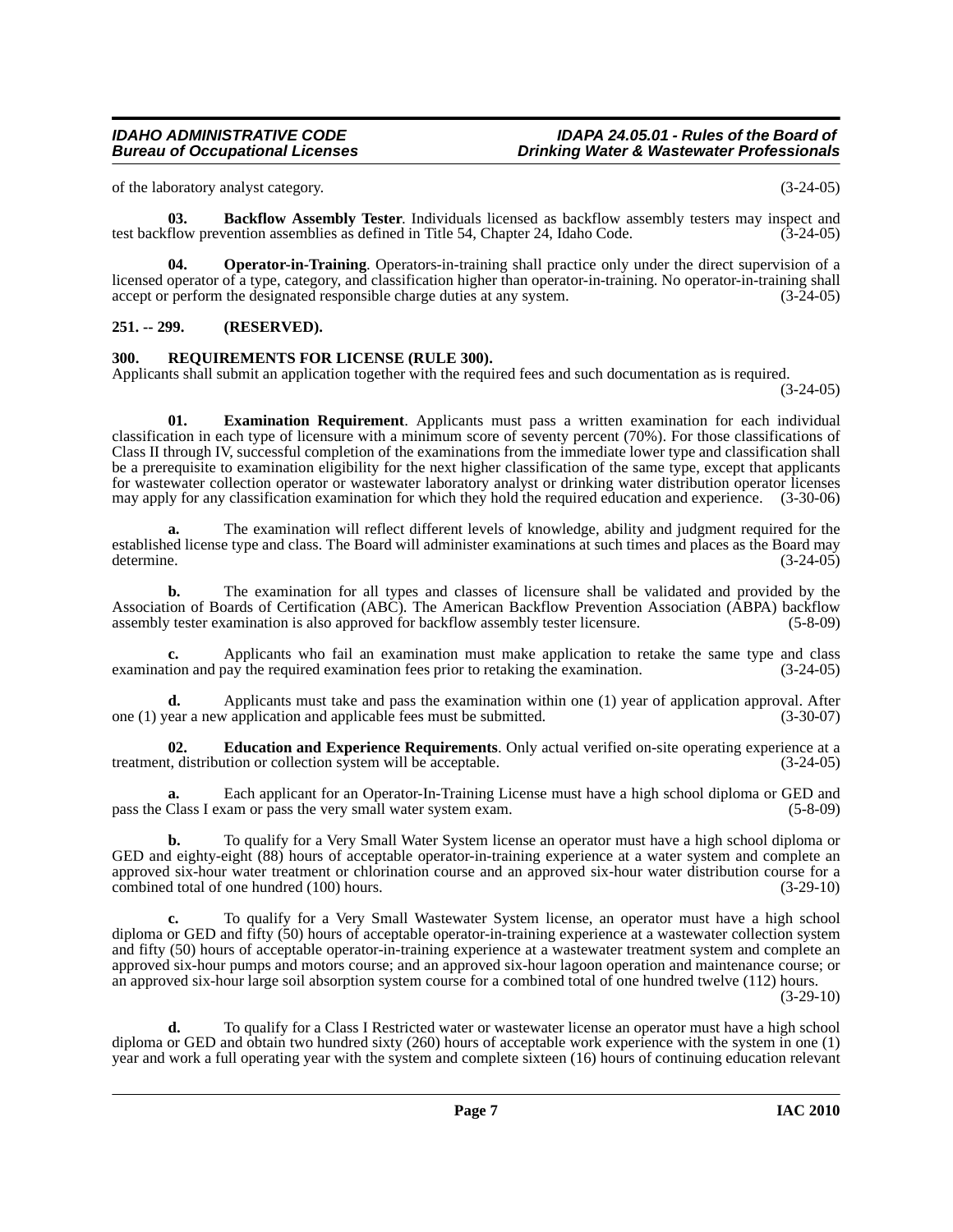#### *IDAHO ADMINISTRATIVE CODE IDAPA 24.05.01 - Rules of the Board of*  **Drinking Water & Wastewater Professionals**

to the license and pass the relevant Class I examination. Upon obtaining one thousand six hundred (1,600) hours of supervised operating experience for each license, the operator shall be eligible to apply for an unrestricted Class I license. There is no limit on the amount of time needed to obtain the necessary experience to qualify for the unrestricted license. A restricted license is limited to a specific system.  $(3-29-10)$ unrestricted license. A restricted license is limited to a specific system. (3-29-10)

**e.** To qualify for a Class I license an applicant must have a high school diploma or GED and one (1) year of acceptable experience at a Class I or higher system. To upgrade an OIT license to a Class I the applicant must provide documented proof to the Board of having completed one (1) year of supervised operating experience in a Class I or higher public drinking water or wastewater system, and payment of the required fees. (2-26-08)

**f.** To qualify for a Class II treatment or lab analyst license II an applicant must have a high school diploma or GED and three (3) years of acceptable Class I operating experience at a Class I or higher system.

(2-26-08)

**g.** To qualify for a Class III treatment or lab analyst III license an applicant must have a high school diploma or GED and two (2) years of post high school education in the environmental control field, engineering or related science; and four (4) years of acceptable Class II operating experience of a Class II or higher system, including two (2) years of experience in daily on-site charge, supervision of personnel, or management of a major segment of a system in the same or next lower class. (2-26-08)

**h.** To qualify for a Class IV treatment or lab analyst IV license an applicant must have a high school diploma or GED; and four (4) years of post high school education in the environmental control field, engineering or related science; and four (4) years of acceptable Class III operating experience at a Class III or higher system, including two (2) years of experience in daily on-site charge, supervision of personnel, or management of a major segment of a system in the same or next lower class. (2-26-08)

**i.** To qualify for a Class II collection or distribution license an operator must have a high school or GED and three (3) vears of acceptable operating experience at a Class I or higher system. (3-24-05) diploma or GED and three (3) years of acceptable operating experience at a Class I or higher system.

**j.** To qualify for a Class III collection or distribution license an operator must have a high school diploma or GED and two (2) years of post high school education in the environmental control field, engineering or related science; and four (4) years of acceptable operating experience of a Class I or higher system, including two (2) years of experience in daily on-site charge, supervision of personnel, or management of a major segment of a system in the same or next lower class. (3-24-05)

**k.** To qualify for a Class IV collection or distribution license an operator must have a high school diploma or GED; and four (4) years of post high school education in the environmental control field, engineering or related science; and four (4) years of acceptable operating experience at a Class I or higher system, including two (2) years of experience in daily on-site charge, supervision of personnel, or management of a major segment of a system<br>in the same or next lower class. in the same or next lower class.

**l.** To qualify for a lagoon license, an operator must have a high school diploma or GED and twelve (12) months of acceptable supervised operating experience at a Lagoon system. (3-24-05)

**m.** To qualify for a Wastewater Land Application license, an operator must have a high school diploma or GED, a current wastewater treatment license that is at least Class I or higher, and minimum six (6) months of hands-on operating experience at a wastewater land application system. The wastewater land application operator that is a responsible charge or substitute responsible charge operator must be licensed at the type and class equal to or greater than the classification of the wastewater system. (3-29-10) greater than the classification of the wastewater system.

**n.** To qualify for a backflow assembly tester license, an applicant must have a high school diploma or GED, and shall document successful completion of a Board-approved backflow assembly tester training program in compliance with the Cross Connection Control Accepted Procedure and Practice Manual and consisting of theory instruction, practical instruction, and a practical examination in compliance with the USC Test procedures. (3-30-06)

**o.** To qualify for an original wastewater laboratory analyst license, an applicant must hold a current water treatment, wastewater treatment or lagoon license. (3-24-05)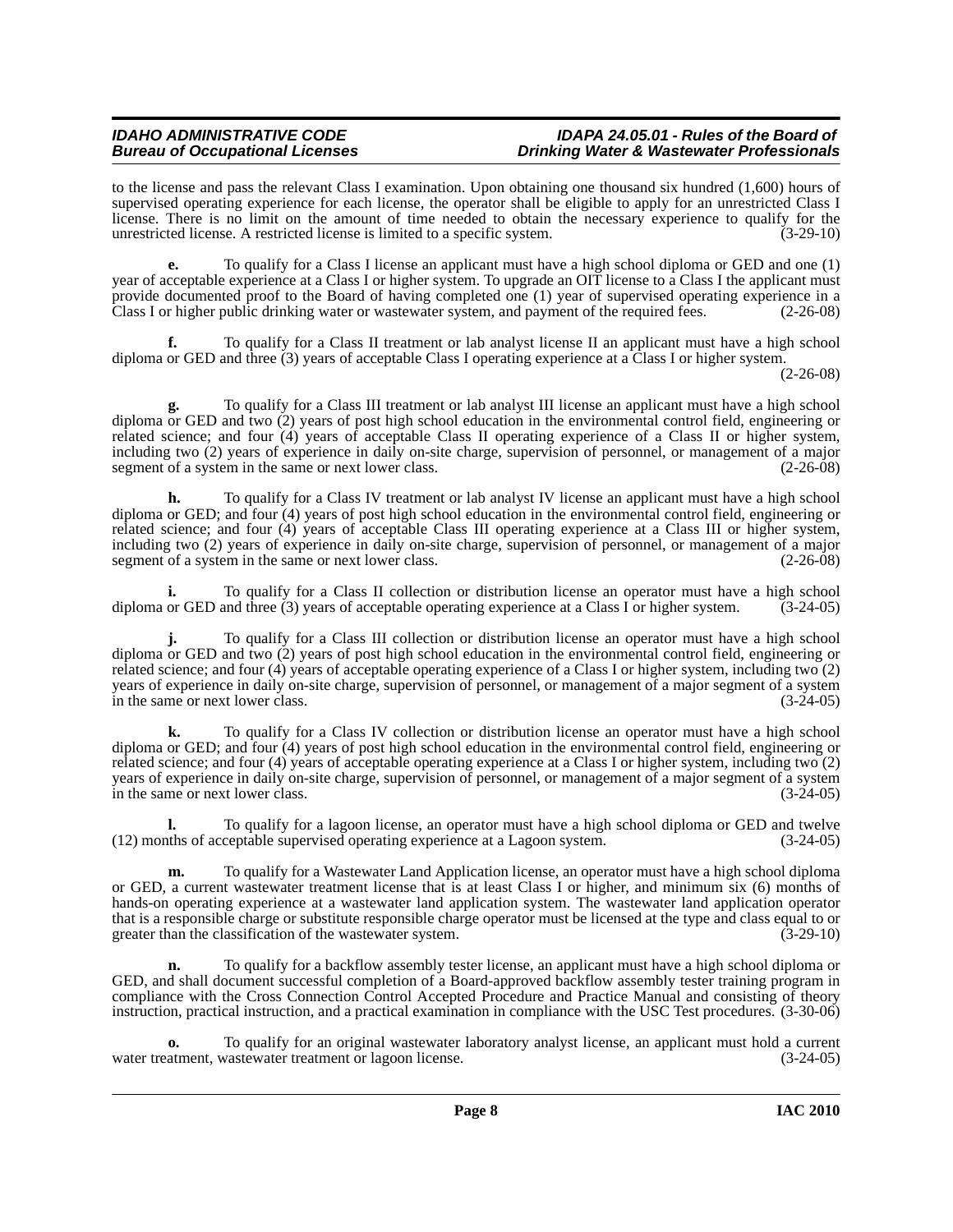<span id="page-8-1"></span>**03. Substituting Education for Experience**. Applicants may substitute approved education for operating and responsible charge experience as specified below. (3-24-05)

**a.** No substitution for operating experience shall be permitted for licensure as a very small system operator or a Class I operator. (3-24-05)

**b.** For Classes II, III and IV, substitution shall only be allowed for the required experience when fifty percent (50%) of all stated experience (both operating and responsible charge) has been met by actual on-site operating experience. (3-24-05)

**c.** For Class II, a maximum of one and one-half (1½) years of post high school education in the environmental control field, engineering or related science may be substituted for one and one-half  $(1/2)$  years of operating experience. (3-24-05)

**d.** For Class III and IV, a maximum of two (2) years of post high school education in the environmental control field, engineering or related science may be substituted for two (2) years of operating experience; however the applicant must still have one (1) year of responsible charge experience. (3-24-05)

**e.** Education substituted for operating experience may not be also credited toward the education requirement. (3-24-05)

**f.** One (1) year of post high school education may be substituted for one (1) year experience up to a maximum of fifty percent (50%) of the required operating or responsible charge experience.  $(3-24-05)$ 

<span id="page-8-2"></span>**04. Substituting Experience for Education**. Where applicable, approved operating and responsible charge experience may be substituted for education as specified below: (3-24-05)

**a.** One (1) year of operating experience may be substituted for two (2) years of grade school or one (1) year of high school with no limitation. (3-24-05)

**b.** For Class III and IV, additional responsible charge experience (that exceeding the two-year class requirements) may be substituted for post high school education on a two (2) for one (1) basis: two (2) years additional responsible charge equal one (1) year post high school education. (3-24-05)

<span id="page-8-3"></span>**05. Substituting Experience for Experience**. Related experience may be substituted for experience up to one-half  $\langle \frac{1}{2} \rangle$  of the operating experience requirement for Class II, III and IV. Experience that may be substituted includes but is not limited to the following: (3-24-05)

|             | a. | Experience as an environmental or operations consultant;                                                                                                                                            | $(3-24-05)$ |
|-------------|----|-----------------------------------------------------------------------------------------------------------------------------------------------------------------------------------------------------|-------------|
| government; | b. | Experience in an environmental or engineering branch of federal, state, county, or local                                                                                                            | $(3-24-05)$ |
|             | c. | Experience as a wastewater collection system operator;                                                                                                                                              | $(3-24-05)$ |
|             | d. | Experience as a wastewater treatment plant operator;                                                                                                                                                | $(3-24-05)$ |
|             | е. | Experience as a water distribution system operator and/or manager;                                                                                                                                  | $(3-24-05)$ |
|             |    | One $(1)$ year of post high school education may be substituted for one $(1)$ year experience up to a<br>maximum of fifty percent (50%) of the required operating or responsible charge experience. | $(3-24-05)$ |

<span id="page-8-0"></span>**g.** Experience in waste treatment operation and maintenance. (3-24-05)

**06. Equivalency Policy**. Substitutions for education or experience requirements needed to meet minimum requirements for license will be evaluated upon the following equivalency policies: (3-24-05)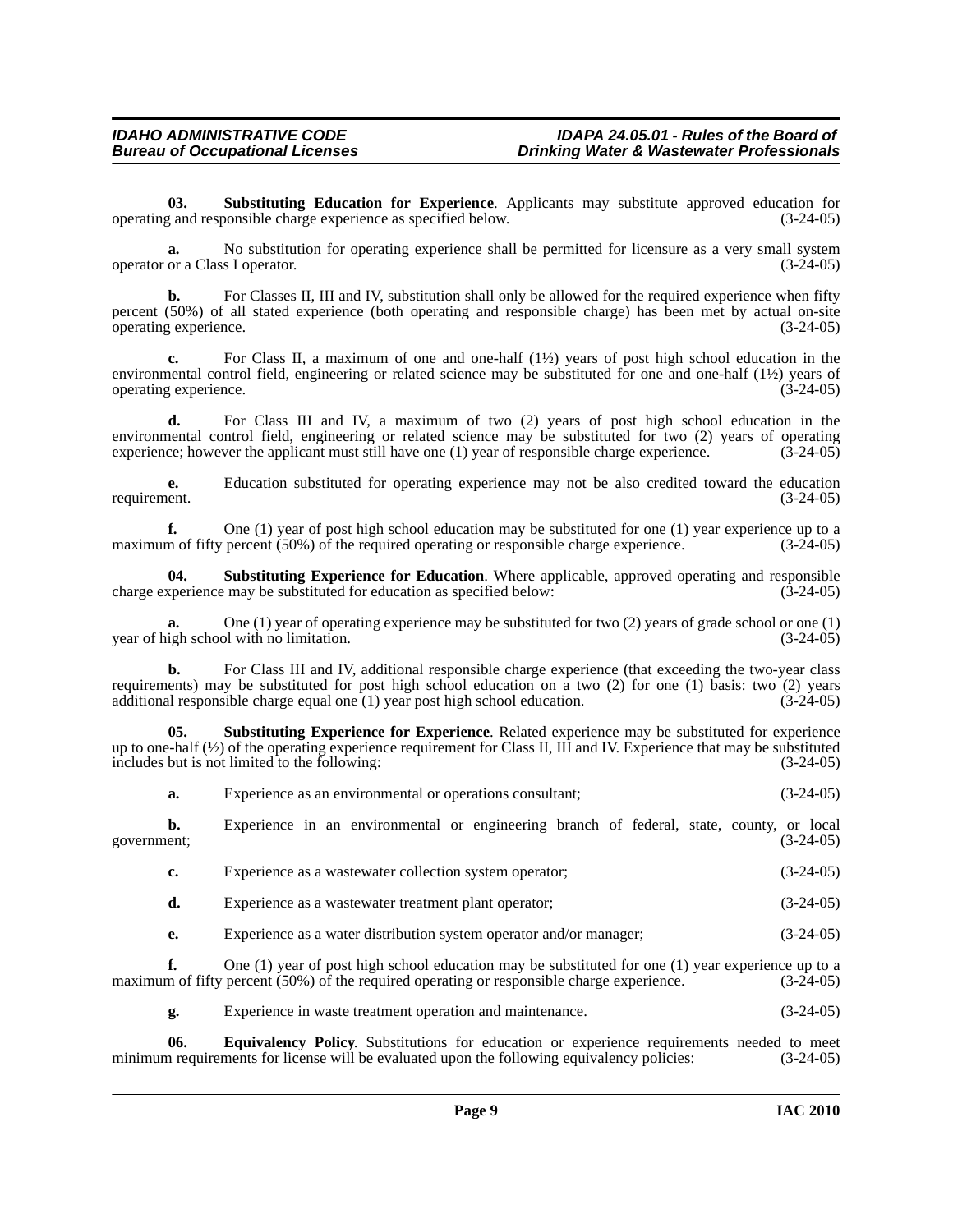**a.** High School - High School diploma equals GED or equivalent as approved by the Board equals four (4) years. (3-24-05)

**b.** College - Thirty-five (35) credits equal one (1) year (limited to curricula in environmental engineering, environmental sciences, water/wastewater technology, and/or related fields as determined by the Board).  $(3-24-05)$ 

**c.** Continuing Education Units (CEU) for operator training courses, seminars, related college courses, and other training activities. Ten (10) classroom hours equal one (1) CEU; forty-five (45) CEUs equal one (1) year of college. (3-24-05)

#### <span id="page-9-0"></span>**301. -- 399. (RESERVED).**

#### <span id="page-9-8"></span><span id="page-9-1"></span>**400. ENDORSEMENT (RULE 400).**

The board may waive the examination requirements and issue the appropriate license for applicants holding licenses issued by other States that have equivalent license requirements and who otherwise meet the requirements set forth in Subsections 150.02, 150.03, and 150.04. (3-24-05)

### <span id="page-9-2"></span>**401. -- 449. (RESERVED).**

### <span id="page-9-13"></span><span id="page-9-3"></span>**450. WASTEWATER GRANDPARENT PROVISION (RULE 450).**

Upon application, the board may issue a grandparent license to a wastewater operator who provides documentation satisfactory to the board of being in responsible charge of an existing public wastewater system on or before April 15, 2003 and to the present. Grandparent licenses for drinking water operators and backflow assembly testers shall not be issued.  $\frac{1}{3}$  issued. (3-24-05)

<span id="page-9-9"></span>**01. Grandparent License**. A license issued under the grandparent provision shall allow the applicant to continue as operator in responsible charge only of the specific facility identified in the application. The license shall be site specific and non-transferable and shall not grant authority for the holder to practice at any other system in any capacity as an operator. (3-24-05) any capacity as an operator.

<span id="page-9-6"></span>**02. Application Limitations**. The board must receive all applications for a grandparent license no later than April 15, 2006. Applicants shall be subject to the application fee and the original license fee. The owner of the system shall attest under oath that the applicant has served as the system operator in responsible charge and shall specify the duties of the applicant and the dates of employment. (3-24-05)

<span id="page-9-11"></span>**03. License Requirements**. Upon receiving a grandparent license the wastewater operator shall be required to meet all other requirements including the continuing education and renewal requirements. (3-24-05)

<span id="page-9-14"></span>**04. Wastewater System Classification Limitations**. The grandparent license shall become invalid any time the classification of the wastewater system changes to a higher classification. (3-24-05)

<span id="page-9-12"></span>**05.** One System Limitation. A wastewater operator who is the wastewater operator in responsible charge of more than one  $(1)$  public wastewater system shall not be eligible for more than one  $(1)$  grandparent license. (3-24-05)

<span id="page-9-10"></span>**06.** Grandparent Professional Growth Requirement. In the first license renewal cycle, every holder of a grandparent license must complete and maintain documentation of completing a one-time training requirement. The one-time training shall include all information covered by the qualifying license exam for the license class the operator holds. Following the first renewal cycle, the operator must meet the regular continuing education requirements. (3-24-05)

#### <span id="page-9-4"></span>**451. -- 499. (RESERVED).**

#### <span id="page-9-7"></span><span id="page-9-5"></span>**500. CONTINUING EDUCATION (RULE 500).**

In order to further protect the health, safety and welfare of Idaho's public, and to facilitate the continued competence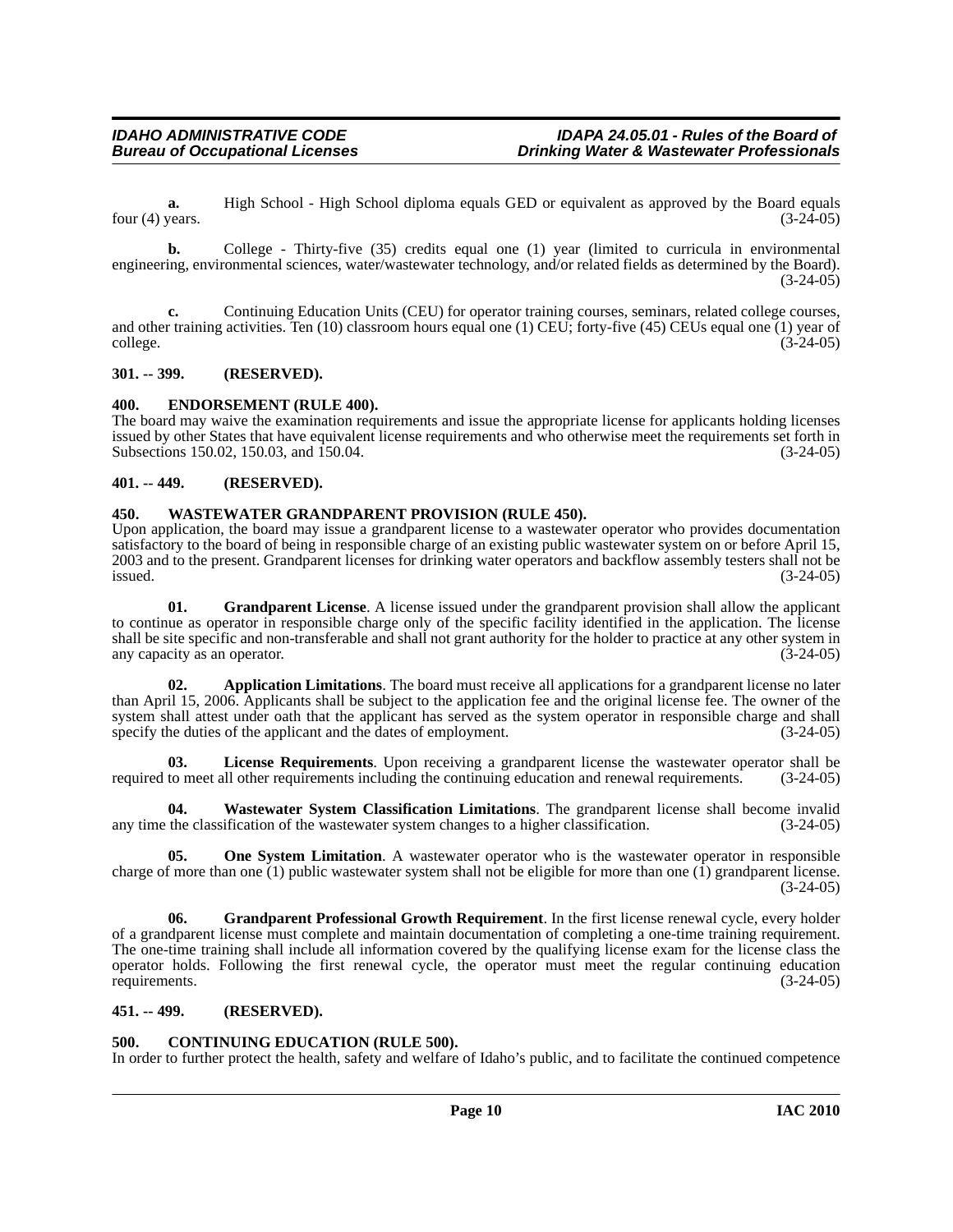of persons licensed under the drinking water and wastewater professionals licensing act, the Board has adopted the following rules for continuing education. (3-24-05) following rules for continuing education.

<span id="page-10-0"></span>**01. Continuing Education Requirement**. Each licensee must successfully complete a minimum of six (6) hours (0.6 CEUs) of approved continuing education annually for license renewal, except that backflow assembly testers shall complete an eight (8) hour refresher course every two (2) years for license renewal. Continuing education must be earned in a subject matter relevant to the field in which the license is issued. A licensee holding one (1) or more drinking water license(s) shall be required to meet the annual continuing education requirement for only one license. A licensee holding one (1) or more wastewater license(s) shall be required to meet the annual continuing education requirement for only one license. A licensee holding both drinking water and wastewater class licenses must complete a minimum of six (6) hours annually for the drinking water license plus six (6) hours annually for the wastewater license. (3-30-06)

Each licensee shall submit to the Board an annual license renewal application form, together with the required fees, certifying by signed affidavit that compliance with the CE requirements have been met. The Board may conduct such continuing education audits and require verification of attendance as deemed necessary to ensure compliance with the CE requirements. (3-24-05) compliance with the CE requirements.

**b.** A licensee shall be considered to have satisfied their CE requirements for the first renewal of their  $l$  license.  $(3-24-05)$ 

**c.** A water or wastewater licensee may carryover a maximum of six (6) hours of continuing education to meet the next year's continuing education requirement. The same hours may not be carried forward more than one  $(1)$  renewal cycle.  $(3-24-05)$ 

**d.** Continuing Education hours for approved operator training courses, seminars, related college courses, and other training activities may be converted to Continuing Education Units (CEU) as follows: Six (6) classroom hours = point six (0.6) CEU. (3-24-05)

<span id="page-10-2"></span>**02. Subject Material**. The subject material of the continuing education requirement shall be relevant to the license for which the continued education is required. "Relevant" shall be limited to material germane to the operation, maintenance and administration of drinking water and wastewater systems as referenced in Chapter 24, Title 54, Idaho Code, and includes those subjects identified in the "need to know" criteria published by the Associations of Boards of Certification. (3-30-06)

<span id="page-10-1"></span>**03. Course Approval**. All course providers must submit requests for approval of continuing education courses to the Board in writing no less than thirty (30) days prior to the course being offered, on a form approved by the Board that includes: (3-30-06)

| a.                        | The name and qualifications of the instructor or instructors;                                     | $(3-24-05)$ |
|---------------------------|---------------------------------------------------------------------------------------------------|-------------|
| b.                        | The date, time and location of the course;                                                        | $(3-24-05)$ |
| c.                        | The specific agenda for the course;                                                               | $(3-24-05)$ |
| d.                        | The type and number of continuing education credit hours requested;                               | $(3-24-05)$ |
| e.                        | A statement of how the course is believed to be relevant as defined;                              | $(3-24-05)$ |
| for continuing education; | Any certificate of approval from a governmental agency if the course has been previously approved | $(3-30-06)$ |

| g. | The training materials;                             | $(3-24-05)$ |
|----|-----------------------------------------------------|-------------|
| h. | Other information as may be requested by the Board. | $(3-24-05)$ |

**i.** Upon review of all information requested, the Board may either approve or deny any request for a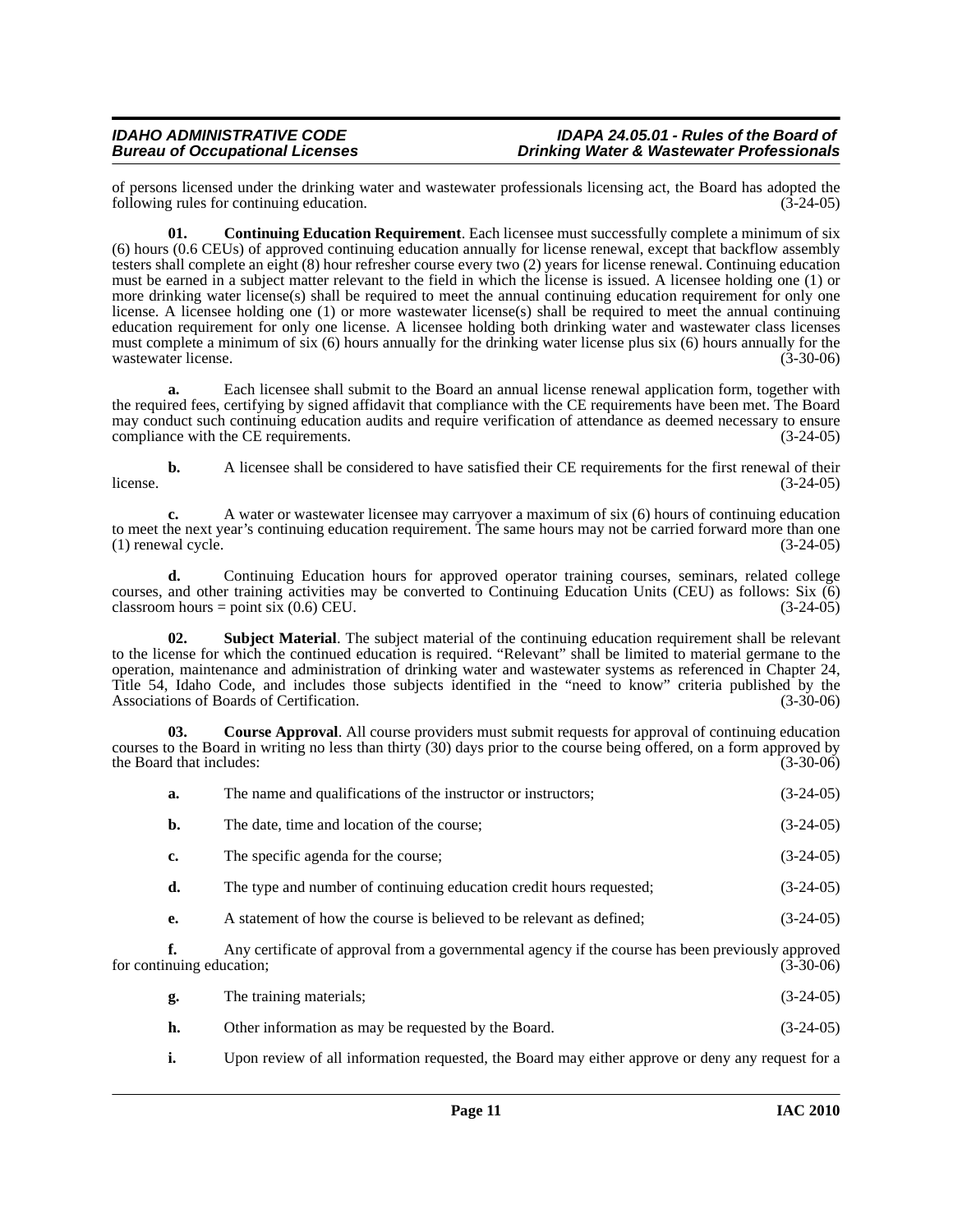#### *IDAHO ADMINISTRATIVE CODE IDAPA 24.05.01 - Rules of the Board of*  **Drinking Water & Wastewater Professionals**

course. Board approval of a course shall be granted for a period not to exceed two (2) years or until the course materials or instructors are changed.

<span id="page-11-2"></span>**04. Approved Courses**. Those continuing education courses which are relevant and approved by the states of Nevada, Oregon, Montana, Utah, Wyoming, and Washington are deemed approved by the Board. (2-26-08)

<span id="page-11-11"></span>**05. Verification of Attendance**. It shall be necessary for each licensee to maintain verification of attendance by securing authorized signatures or other documentation from the course instructors or sponsoring institution substantiating any and all hours attended by the licensee. This verification shall be maintained by the licensee and provided upon request of the Board or its agent. (3-24-05) licensee and provided upon request of the Board or its agent.

<span id="page-11-4"></span>**06. Distance Learning and Independent Study**. The Board may approve a course of study for continuing education credit that does not include the actual physical attendance of the licensee in a face-to-face setting with the course instructor. The licensee shall maintain documentation of the nature and details of the course and evidence that the licensee successfully completed the course, which shall be made available to the Board upon request. (3-30-06) request.  $(3-30-06)$ 

<span id="page-11-7"></span>**07. Failure to Fulfill the Continuing Education Requirements**. The license will not be renewed for those licensees who fail to certify or otherwise provide acceptable documentation of meeting the CE requirements. Licensees who make a false attestation regarding compliance with the CE requirements shall be subject to disciplinary action by the Board. (3-24-05)

<span id="page-11-5"></span>**08.** Exemptions. The Board may waive the continuing education requirement or extend the deadline up to ninety (90) days for any one or more of the following circumstances. The licensee must request the exemption and provide any information requested to assist the Board in making a determination. An exemption may be granted at the sole discretion of the Board. (3-30-06) at the sole discretion of the Board.

**a.** The licensee is a resident of another jurisdiction recognized by the Board having a continuing professional education requirement for licensure renewal and has complied with the requirements of that state or  $\frac{d}{dt}$  district. (3-24-05)

**b.** The licensee is a government employee working outside the continental United States.  $(3-24-05)$ 

**c.** The licensee documents individual hardship, including health (certified by a medical doctor) or od cause.  $(3-24-05)$ other good cause.

#### <span id="page-11-0"></span>**501. -- 599. (RESERVED).**

#### <span id="page-11-10"></span><span id="page-11-1"></span>**600. RENEWAL OR REINSTATEMENT OF LICENSE (RULE 600).**

<span id="page-11-6"></span>**01. Expiration Date**. All licenses expire and must be renewed annually on forms approved by the Board in accordance with Section 67-2614, Idaho Code. Licenses not so renewed will be cancelled in accordance with Section 67-2614, Idaho Code. (3-24-05)

<span id="page-11-9"></span>**02. Reinstatement**. Any license cancelled for failure to renew may be reinstated in accordance with Section 67-2614, Idaho Code, with the exception that the applicant shall submit proof of having completed the total number of required continuing education for each year the license or certificate was cancelled.  $(2-26-08)$ 

<span id="page-11-8"></span>**03. Operator-in-Training License**. Applicants for the operator-in-training license shall, upon compliance with the requirements of Subsections 300.01 and 300.02, be issued a "one-time" non-renewable license for the purpose of gaining supervised experience as an operator-in-training (OIT). This license will be valid for three (3) years from the date of issue. To upgrade an OIT license to a Class I the applicant must provide documented proof to the Board of having completed one (1) year of supervised operating experience in a Class I or higher public drinking water or wastewater system, and payment of the required fees. (2-26-08)

<span id="page-11-3"></span>**04. Backflow Assembly Testers**. Backflow assembly testers shall complete a Board-approved eight (8) hour refresher course every two (2) years for license renewal. (3-30-06)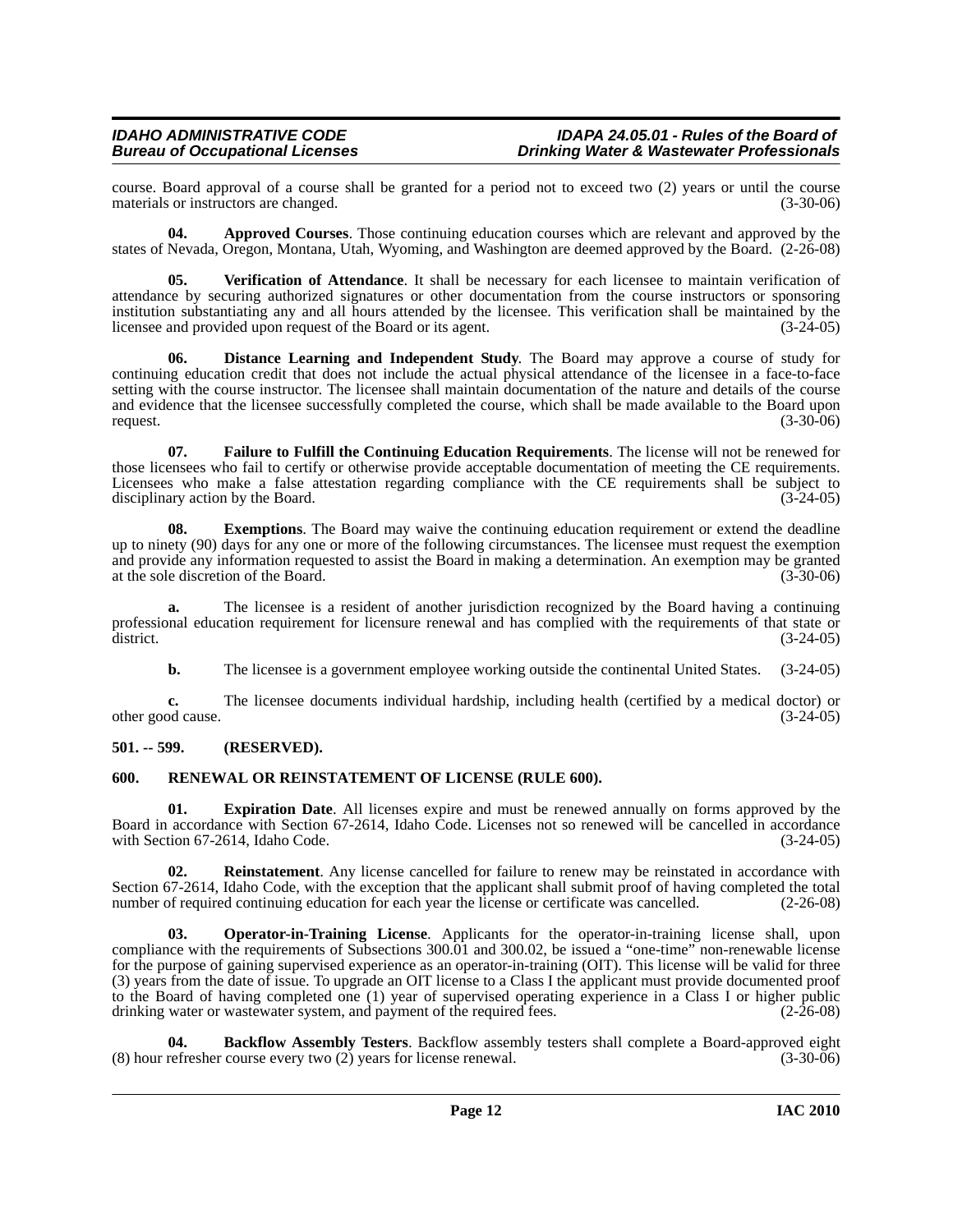<span id="page-12-5"></span>**05. Wastewater Land Application License**. Wastewater land application licenses shall not be renewed unless the licensee also maintains a current wastewater treatment license. (3-30-06)

#### <span id="page-12-0"></span>**601. -- 699. (RESERVED).**

#### <span id="page-12-1"></span>**700. DISCIPLINE (RULE 700).**

**01.** Civil Fine. The Board may impose a civil fine not to exceed one thousand dollars (\$1,000) upon a for each violation of Chapter 24, Title 54, Idaho Code. (3-24-05) licensee for each violation of Chapter 24, Title  $5\overline{4}$ , Idaho Code.

**02.** Costs and Fees. The Board may order a licensee to pay the costs and fees incurred by the Board in tigation or prosecution of the licensee for violation of Chapter 24, Title 54, Idaho Code. (3-24-05) the investigation or prosecution of the licensee for violation of Chapter  $24$ , Title 54, Idaho Code.

#### <span id="page-12-2"></span>**701. -- 799. (RESERVED).**

#### <span id="page-12-3"></span>**800. STAKEHOLDER INVOLVEMENT (RULE 800).**

Ongoing drinking water stakeholder involvement shall be provided through the existing DEQ drinking water advisory committee. (3-24-05) advisory committee.

#### <span id="page-12-4"></span>**801. -- 999. (RESERVED).**